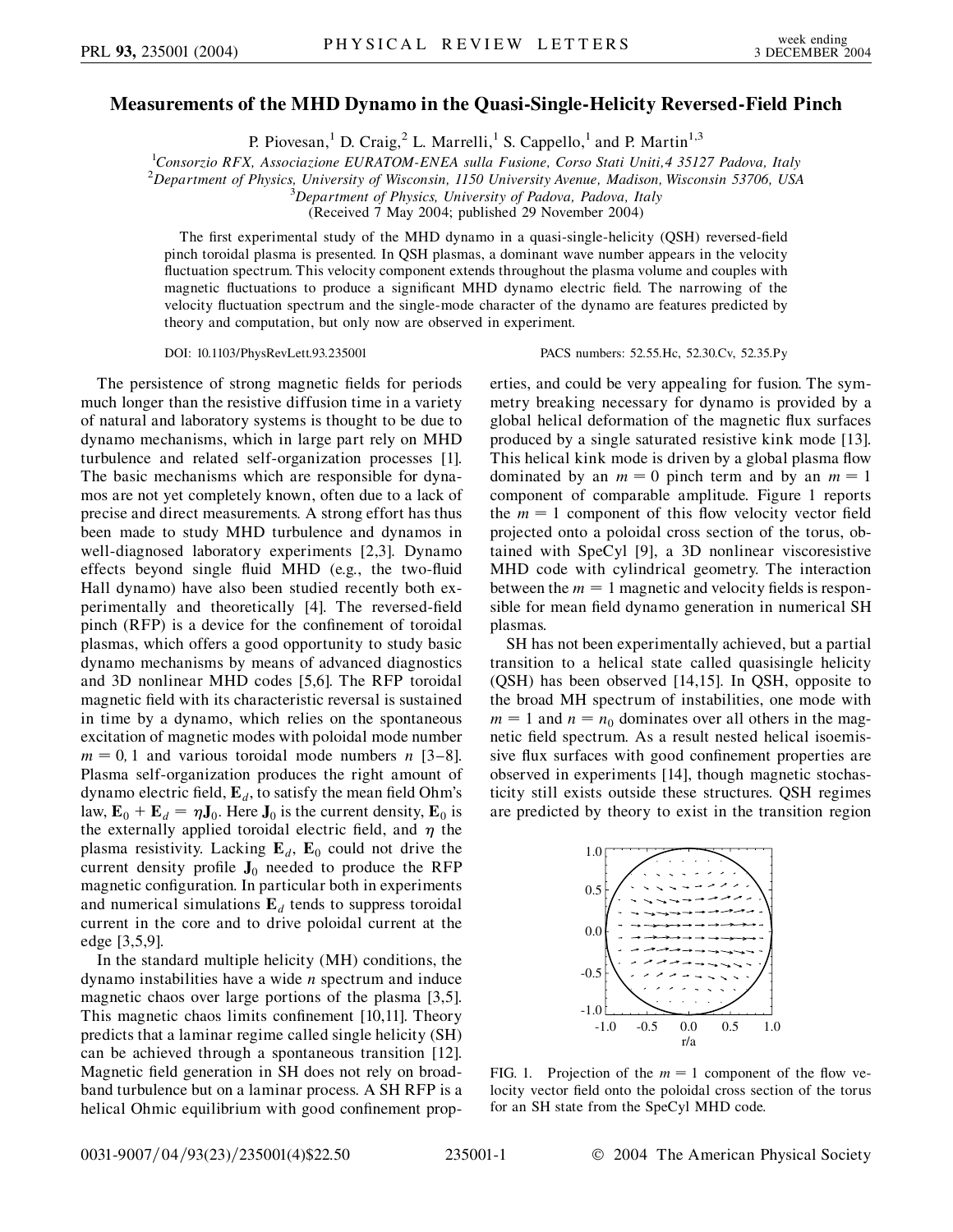between MH and SH [12]. Thus, despite its lack of purity in comparison with SH, QSH is regarded as a significant step towards the experimental realization of a helical RFP.

While the structure of the dynamo electric field  $\mathbf{E}_d$  in MH conditions has been studied both experimentally [3,7,8] and numerically [5,9,16,17], very little is known about  $\mathbf{E}_d$  in QSH. In particular, two important questions are still open, which are stimulated by the aforementioned numerical results: (i) Is there in QSH a global plasma flow pattern with the same geometrical helicity as the dominant magnetic mode? and (ii) Is this dominant instability producing any dynamo?

In this Letter we present the first experimental study of the MHD dynamo in a QSH RFP. Data have been taken in the Madison Symmetric Torus (MST) experiment (major radius  $R_0 = 1.5$  m, minor radius  $a = 0.52$  m) [18]. It will be first shown that during QSH periods a global helical flow pattern appears with the same helicity as the dominant magnetic mode  $(m = 1, n = 6)$ . This is rather different from what is observed in standard turbulent MH plasmas. The  $\tilde{v}^{(1,6)}$  velocity perturbation couples to the corresponding magnetic mode  $\tilde{\mathbf{b}}^{(1,6)}$ , so as to generate a finite axisymmetric dynamo electric field  $\mathbf{E}_d^{(1,6)} =$  $\langle \tilde{\mathbf{v}}^{(1,6)} \times \tilde{\mathbf{b}}^{(1,6)} \rangle$ . We will show direct measurements of its toroidal component  $E_{d,\phi}^{(1,6)}$ . Almost all of the measured dynamo electric field in QSH is produced by the dominant mode and is consistent with that required to sustain the RFP configuration as predicted by SpeCyl.

Our analysis proceeds as follows: (i) measurement of flow velocity fluctuations, (ii) correlation of the velocity signals with magnetic mode amplitudes  $\tilde{\mathbf{b}}^{(1,n)}$  and derivation of the velocity  $(1, n)$  spatial spectrum,  $(iii)$  comparison of the experimental results with SpeCyl and (iv) computation of the toroidal dynamo electric field  $E_{d,\phi}^{(1,n)}$ .

The magnetic fluctuation spectrum is measured by a toroidal array of 32 coils. The equilibrium and fluctuating ion flow velocities are measured by the Ion Dynamics Spectrometer (IDS) [19]. The IDS collects CV line radiation  $(\lambda = 227.1 \text{ nm})$  from intrinsic impurity ions along six parallel chords in the same poloidal cross section almost perpendicular to the equatorial plane. It has been shown before in MST [20] that the ion flow velocity is well measured by the Doppler shift of the CV line. The IDS velocity measured by a chord with unit vector  $\vec{\ell}$  is the line average of the flow velocity vector field  $\vec{v}$  projected along the chord, locally weighted by the CV line emissivity  $I_{CV}$ :

$$
v_L = \frac{\int_L \vec{v} \cdot \vec{\ell} I_{CV} dL}{\int_L I_{CV} dL}.
$$
 (1)

For a uniform  $I_{CV}$  profile, the  $v_L$  signal measured by central chords would be dominated by the radial component  $\tilde{v}_r$  of the  $m = 1$  fluctuating velocity field, while offaxis chords would be dominated by the poloidal component  $\tilde{v}_\theta$ . The MST plasmas examined here have a hollow CV emissivity profile and hence  $\tilde{v}_\theta$  dominates for all chords. To obtain the  $(1, n)$  spatial spectrum of the velocity fluctuations, the single chord velocity measurement  $v_L$ is correlated with each  $(1, n)$  magnetic mode amplitude. From standard Fourier analysis of the 32 coil signals we obtain the amplitude  $\tilde{\mathbf{b}}^{(1,n)}(t)$  and phase  $\varphi_b^{(1,n)}(t)$  of each magnetic mode as a function of time. As each mode rotates, the spatially coherent part of the flow velocity also rotates, giving rise to time oscillations in the  $v<sub>I</sub>(t)$ time series at the poloidal rotation frequencies  $(2\pi)^{-1} d\varphi_b^{(1,n)}/dt$  [7]. Therefore the amplitude of the mode resolved flow velocity fluctuations  $\tilde{v}_L^{(1,n)}$  can be computed as

$$
\tilde{\nu}_L^{(1,n)} = \sqrt{2 \int_0^{f_{\text{max}}} df P_{\nu}(f) \gamma_{\nu b}^{(1,n)2}(f)},
$$
 (2)

where  $P_{\nu}(f)$  is the auto-power spectrum of the velocity time series  $v_L(t)$ ,  $\gamma_{vb}^{(1,n)}(f)$  is the coherence function between  $v_L(t)$  and the  $(1, n)$  magnetic mode amplitude  $\tilde{b}_{\theta}^{(1,n)}(t)$  cos[ $\varphi_b^{(1,n)}(t)$ ] measured at the plasma edge.  $f_{\text{max}} =$ 50 kHz is the diagnostic bandwidth. Although  $\tilde{b}_{\theta}^{(1,n)}$  is measured at the edge, both theory [5,9] and experiment [21,22] have confirmed that the magnetic modes are global in character, and hence  $\tilde{b}^{(1,n)}$  in the core can be reliably estimated from  $\tilde{b}_{\theta}^{(1,n)}$  at the edge.

The coherence functions and the autopower spectra are estimated statistically [23]. A database of 580 similar discharges has been analyzed to retrieve QSH and MH periods. All discharges are characterized by a plasma current  $I_p \approx 300 \text{ kA}$ , electron density  $n_e \approx 1 \times$  $10^{19}$  m<sup>-3</sup> and reversal parameter  $F = B_{\phi}(a)/\langle B_{\phi} \rangle \approx$  $-0.2$  (here  $B_{\phi}$  is the toroidal magnetic field). It has been shown in [15] that these MST plasmas have a finite probability ( $\approx 25\%$ ) of accessing a QSH state from an initial MH regime. A code thus searches the whole database of discharges for MH and QSH periods. As in [14,15], the search criterion is based on the spectral index  $N_S$ , defined as  $N_S = [\sum_n (W_n/\sum_{n} W_n)^2]^{-1}$ , where  $W_n$  is the magnetic energy of the  $(1, n)$  mode. A pure SH spectrum corresponds to  $N<sub>S</sub> = 1$  and we have chosen that  $N_S$  < 2 defines a QSH state, while  $N_S$  > 3 defines MH. QSH and MH periods are selected only between sawteeth, which are discrete dynamo events, during which a burst in the magnetic and flow velocity fluctuation amplitude is recorded and toroidal magnetic flux is suddenly amplified [7]. Each QSH (or MH) period found by the code is divided into 0*:*5 ms long subperiods and two ensembles of similar events, the QSH and MH ensembles, are built up. Only periods with rotating modes are included in the two ensembles. The mode analysis of magnetic and flow velocity fluctuation signals is applied to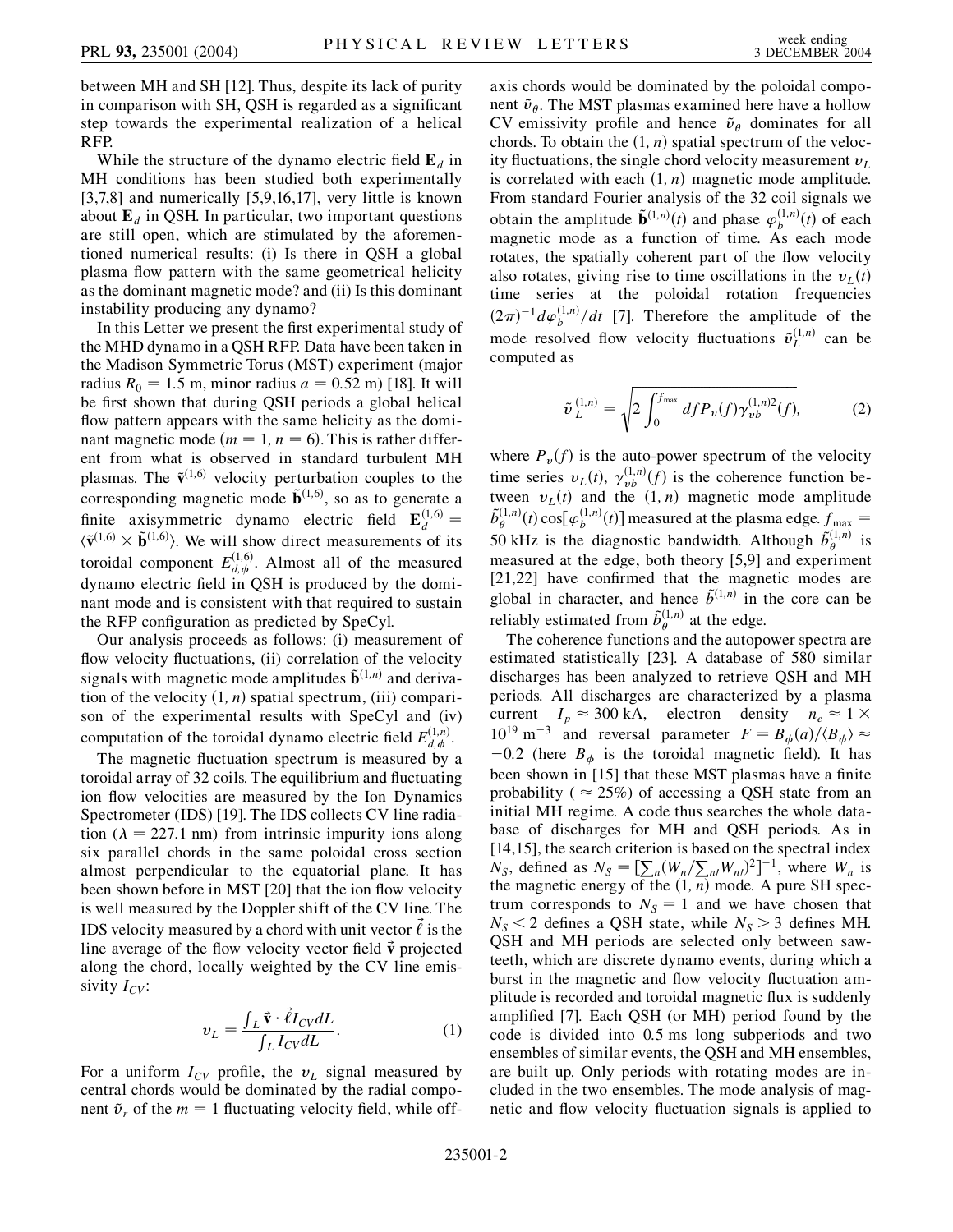each QSH (or MH) event. An average of all events is then performed over the QSH (or MH) ensemble, respectively.

In Fig. 2 the ensemble-averaged spatial toroidal spectra for  $m = 1$  modes are reported both for the magnetic  $\tilde{b}_{\theta}^{(1,n)}$ and the flow velocity  $\tilde{v}_L^{(1,n)}$  fluctuation amplitude. Error bars in Fig. 2 represent the width of the  $\tilde{b}_{\theta}^{(1,n)}$  and  $\tilde{v}_{L}^{(1,n)}$ sampling distribution as derived by propagation of standard errors of autopower spectra and coherence functions [23]. As noted in the past, the magnetic  $(1, n)$  spectrum is peaked around the dominant  $(1, 6)$  mode during QSH states, while it is rather broad during MH [14,15] [see Figs. 2(a) and 2(b)]. The present measurements show that, also in the flow velocity spectrum, the  $(1, 6)$  mode clearly emerges over the other modes during QSH [see Figs. 2(c) and 2(d)]. No dominant mode is present in MH. This constitutes the first proof that during QSH the same dominant wave number as in the magnetic fluctuation appears in the velocity fluctuation spectrum, so that an ordered helical flow pattern emerges when the plasma approaches a helical state.

In Fig. 3 the velocity fluctuation amplitude is reported as a function of the normalized impact parameter  $p/a$  of the six IDS chords. The profile of the  $\tilde{v}_L^{(1,6)}$  amplitude in QSH (continuous line) is compared with those of the average amplitude of the secondary modes  $(n = 7-12)$ in QSH (dashed line) and of all modes  $(n = 6-12)$  in MH (dotted line). The  $(1, 6)$  mode is larger than the other *n*'s throughout the entire plasma. The average secondary mode amplitude is equal for QSH and MH within error bars. The  $\tilde{v}_L^{(1,6)}$  profile is hollow due to the hollow CV emission profile and there is also a slight asymmetry due possibly to toroidal effects.

More detailed information on the local flows are obtained by fitting the experimental profiles with model flows. We constrain the form of the model flow, by examining the flow pattern of a QSH state predicted by SpeCyl (Lundquist number  $S = 10^5$ , dominant helicity  $n_0 = 10$ 



FIG. 2. The  $(m = 1, n)$  spectra averaged over the QSH and MH ensembles for the magnetic  $[(a),(b)]$  and the flow velocity  $[(c),(d)]$  dynamo modes from a chord with impact parameter  $p/a = -0.34$ . The error bars represent the standard deviation of the mean.

and aspect ratio  $R_0/a = 4$ ). The  $(1, n_0)$  component of the numerical QSH velocity vector field can be described by  $\tilde{\mathbf{v}}^{(1,n_0)}(r, \theta, \phi) = \tilde{v}_r^{(1,n_0)}(r) \cos(\theta - n_0 \phi) \hat{\mathbf{r}} + \tilde{v}_{\theta}^{(1,n_0)}(r) \cos(\theta - n_0 \phi)$  $n_0 \phi + \pi/2 \hat{\theta}$ , where  $\tilde{v}_r^{(1,n_0)}$  and  $\tilde{v}_{\theta}^{(1,n_0)}$  are positive amplitude functions. Experimental data are well fit by the radial functions  $\tilde{v}_r^{(1,n_0)} = (1 - r^2)^6$  and  $\tilde{v}_{\theta}^{(1,n_0)} = (1 - r^2)^{2.5}$ . Assuming that the velocity pattern is rigidly rotating in the toroidal direction and using the measured CV emissivity profile, time fluctuations in the IDS line averages for the model flow can be computed. In Fig. 4(a) we show the modeled (continuous line) and experimental (symbols) fluctuation amplitude profiles for the dominant mode as a function of the chord impact parameter  $p/a$ . Figure 4(b) shows the projection of the velocity vector field thus obtained onto the poloidal cross section, whose central part closely resembles that of Fig. 1. The measured flow fluctuation  $\tilde{v}_L$  is mostly due to the poloidal component of the field, since the fitted radial function  $\tilde{v}_r^{(1,n_0)}(r)$  is rather concentrated in the plasma core where the CV emissivity is small.

The toroidal component of the flux surface averaged dynamo electric field  $E_{d,\phi}$  has been estimated, in a way similar to [7]. The poloidal component of  $\mathbf{E}_d$  cannot be measured with the available viewing geometry. Over a complete cycle of poloidal rotation, the IDS lines of sight sample the whole flux surface: therefore time averages are a good approximation of spatial averages. In particular, the toroidal component of the dynamo electric field generated by the  $(1, n)$  mode is given by

$$
E_{d,\phi}^{(1,n)} = \langle \tilde{\mathbf{v}}^{(1,n)} \times \tilde{\mathbf{b}}^{(1,n)} \rangle_{\phi} \approx \frac{1}{2} \tilde{v}_{\theta}^{(1,n)} \tilde{b}_{r}^{(1,n)} \cos \Phi_{vb}^{(1,n)}, \quad (3)
$$

where we have neglected the  $\tilde{v}_r^{(1,n)} \tilde{b}_{\theta}^{(1,n)}$  term, since  $\tilde{v}_r^{(1,n)}$ contributes little to the IDS measurements, as previously discussed. In Eq. (3),  $\Phi_{\nu b}^{(1,n)}$  represents the phase delay between the radial magnetic field  $\tilde{b}^{(1,n)}_r$  and  $\tilde{v}^{(1,n)}_\theta$ . We



FIG. 3. The flow velocity mode amplitude vs the impact parameter for the dominant  $(1, 6)$  mode in OSH (full circles, continuous line), the average of secondary modes ( $n = 7-12$ ) in QSH (empty circles, dashed line) and of all modes  $(n = 6-12)$ in MH (diamonds, dotted line).